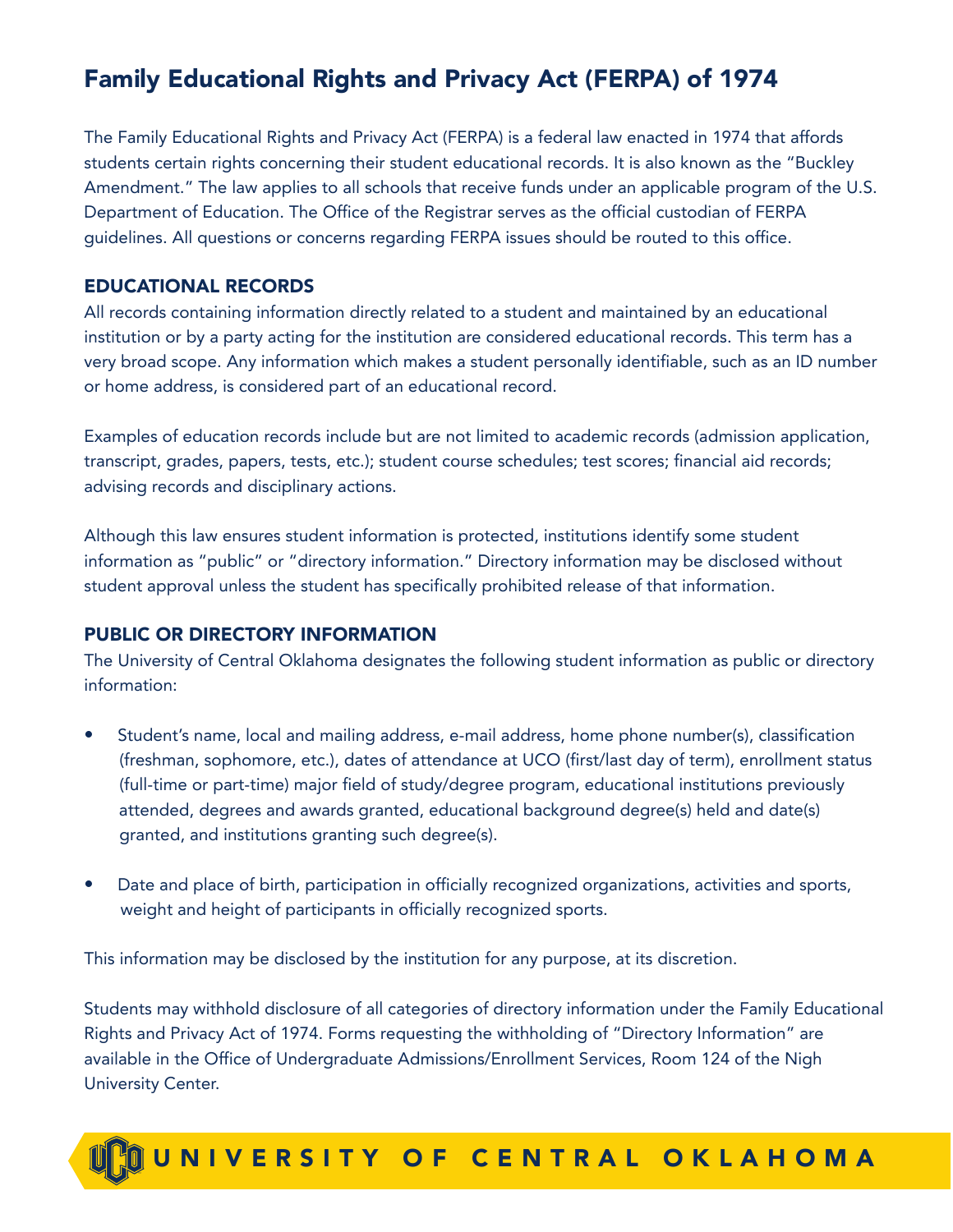# Family Educational Rights and Privacy Act (FERPA) of 1974 (cont.)

Students may withhold disclosure of all categories of directory information under the Family Educational Rights and Privacy Act of 1974. Forms requesting the withholding of "Directory Information" are available in the Office of Undergraduate Admissions/Enrollment Services, Room 124 of the Nigh University Center.

The University of Central Oklahoma assumes approval for disclosure unless a student specifically requests the withholding of "Directory Information." It is the policy of the University to release personally identifiable information from the educational records of a student, without written consent, to University and/or school officials (faculty, staff and agents of the University having responsibility for working with that student in admissions, registration, advisement, counseling, teaching, financial aid, payment of fees or any other activity directly related to the student's academic program, or pursuant to law or governmental regulation). School officials may also include University of Central Oklahoma employees or volunteers located offsite at select other educational institutions who provide academic advising to prospective, current, and former UCO students.

FERPA also allows schools to disclose records without written consent to the following parties or under the following conditions: other schools to which a student is transferring or is currently enrolled as long as the disclosure is for purposes related to the student's enrollment or transfer; lending institutions of which the student has applied for financial aid; specified officials for audit or evaluation purposes; appropriate parties in connection with financial aid to a student; organizations conducting certain studies for or on behalf of the school; accrediting organizations; to comply with a judicial order or lawfully issued subpoena; appropriate officials in cases of health and safety emergencies; and state and local authorities, within a juvenile justice system, pursuant to specific state law.

Under FERPA, students wishing to withhold disclosure of directory information will have all categories of information withheld and cannot decide which category is or is not disclosed. Students may use the UCO Proxy Access tool in their uconnect account to allow parents, spouses, employers, etc. access to information on their educational record such as grades, registration, financial account, financial aid, and more. For more information on how to set up this access, visit www.uco.edu/em/registrar/proxy.

Attempts by other individuals or organizations to access student records without the written consent of the student are considered a violation of University policy and federal law. Examples of violations include, but are not limited to: 1) illegally accessing information from student, faculty, or University computers; 2) misrepresenting themselves to obtain another student's transcript, semester grades, or class registration; 3) using a student's ID number without his/her permission to gain access to University services.

# **QUNIVERSITY OF CENTRAL OKLAHOMA**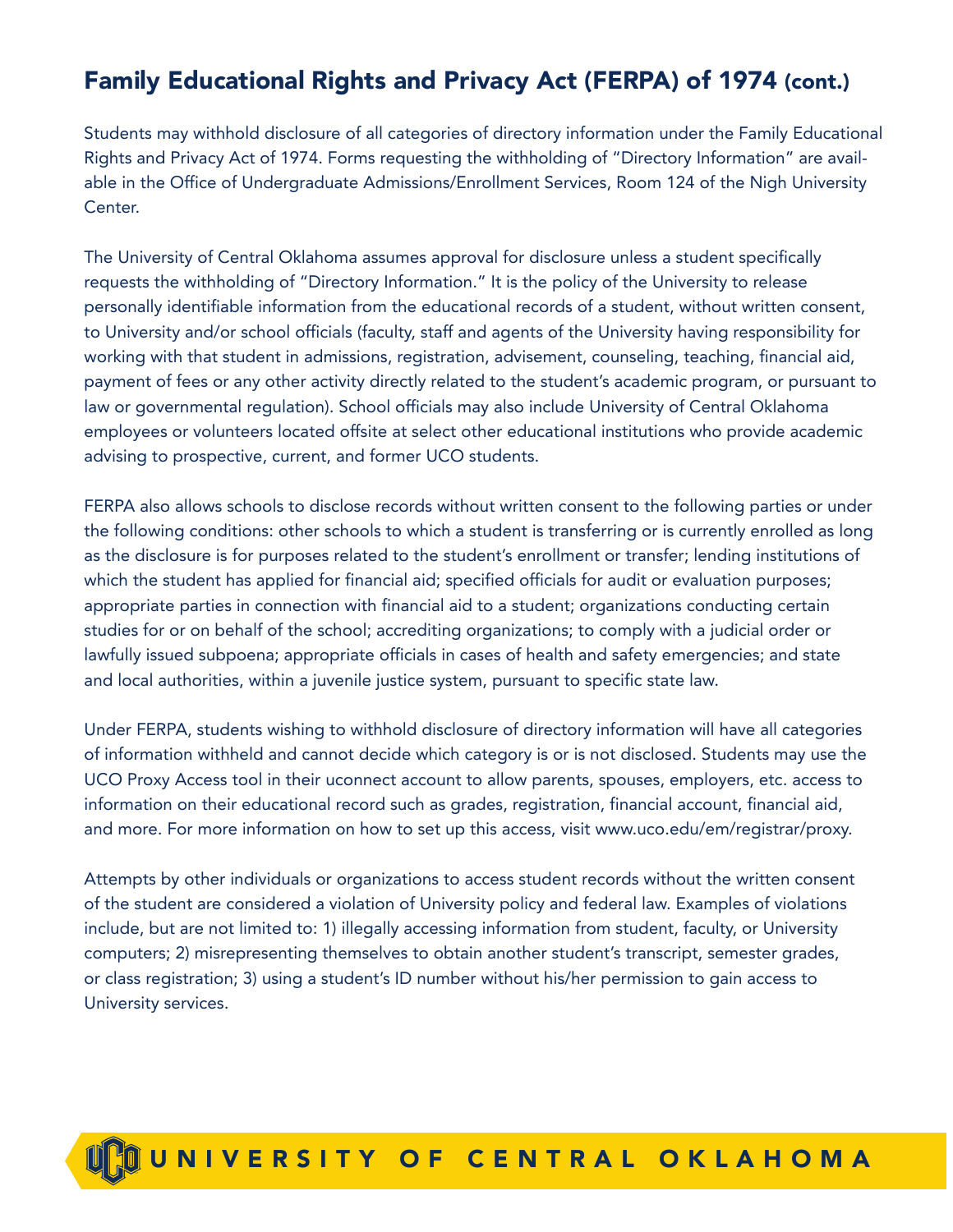### Family Educational Rights and Privacy Act (FERPA) of 1974 (cont.)

#### **NOTICE**

In accordance with the Family Educational Rights and Privacy Act of 1974, as amended, eligible students are entitled to access official educational records directly related to their collegiate experience, including the right of inspection and review. For records kept in Enrollment Services, requests for access should be directed to the Office of Undergraduate Admissions/Enrollment Services in accordance with University regulations. (Parents of a dependent student as defined in Section 152 of the Internal Revenue Code of 1954 may be allowed to access official educational records of their dependent student at the discretion of the institution). Students may authorize third party access to their student educational records through the form "Student Permission for Parental, Guardian or Third Party Access to Student Records" in the Office of Undergraduate Admissions.

#### ACCESS RIGHTS

The right of access shall include:

 A. The right to be provided a list of the types of educational records maintained by the institution that are directly related to students;

B. The right to inspect and review the content of those records;

 C. The right to obtain copies of those records (except transcripts on hold by the University for financial indebtedness), which may be at the expense of the eligible student or parent. Parents of a dependent student as defined in Section 152 of the Internal Revenue Code of 1954 may have access to official educational records of that student at the discretion of the institution;

 D. The right to a response from the institution to reasonable requests for explanations and interpretations of those records;

 E. The right to an opportunity for a hearing to challenge the content of those records (see Hearing Procedures section on next page for more information); and

 F. The right to inspect and review or to be informed of specific information about themselves which is contained in any material or document on more than one student.

# TM UNIVE R SIT Y O F CENTRAL OKLAHOM A